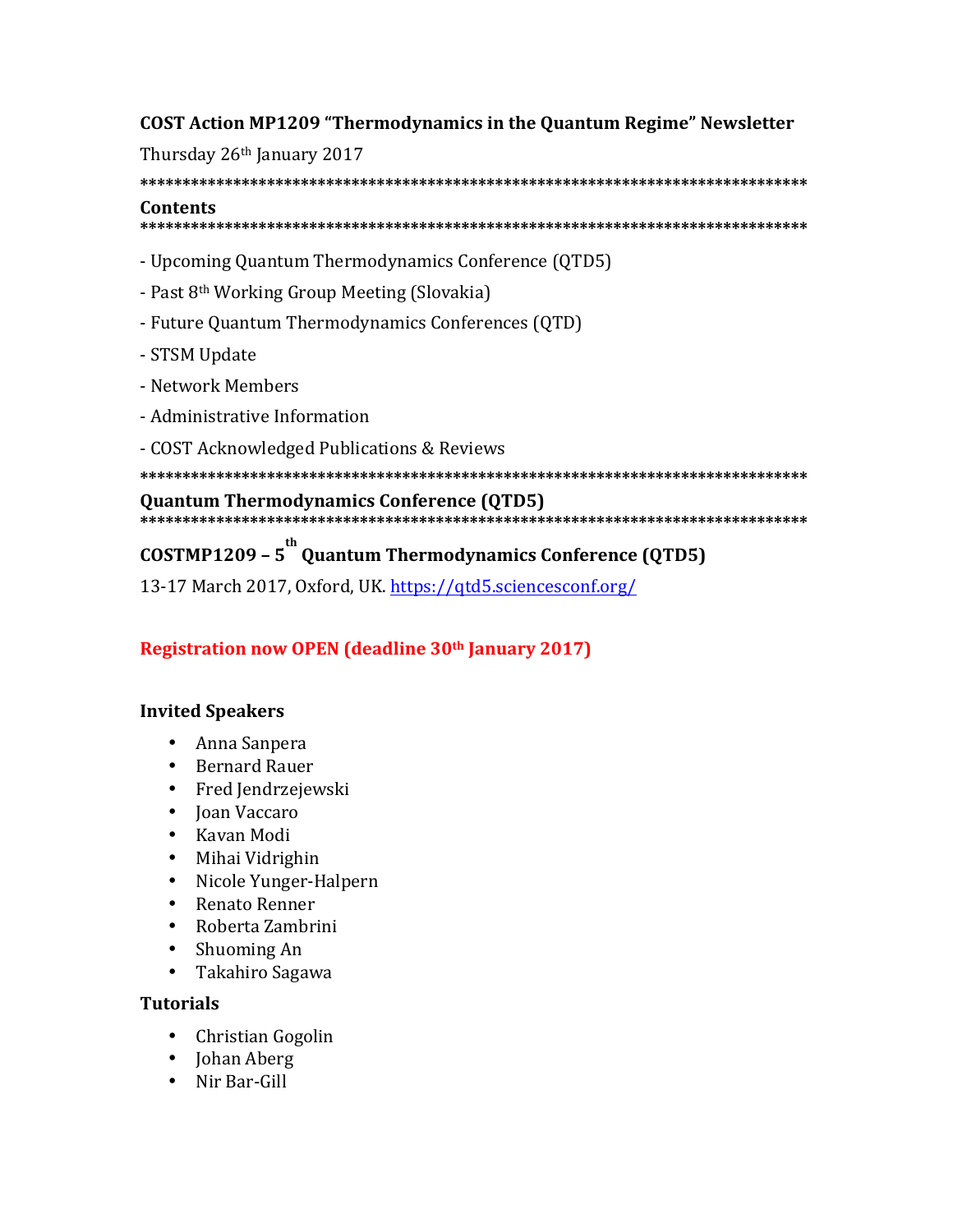This event is organized by Felix Binder, Fabio Anza, Cormac Browne (University of Oxford) and Luis Correa, Pietro Liuzzo-Scorpo and Gerardo Adesso (University of Nottingham).

COST reimbursement will be available for a limited number of participants and funding invites will be sent out to successful participants from early February onwards.

#### COST MP1209-8th Working Group Meeting

6-9 December 2016, Smolenice, Slovakia.

http://quantum.physics.sk/conf/mathermo2016/

The 8<sup>th</sup> Working Group meeting was organised by Marcus Huber, Daniel Reitzner, Tomáš Rybár, Martina Zemanová and Mário Ziman and was a very nice meeting focussing on mathematical aspects of quantum thermodynamics. The meeting was attended by more than 30 researchers and was very productive, with many presentations and discussions e.g. on work fluctuations and thermal machines.

We would like to thank Marcus Huber, Daniel Reitzner, Tomáš Rybár, Martina Zemanová and Mário Ziman for all their hard work in making the meeting so successful.

# **Future Ouantum Thermodynamics Conferences (OTD)**

A very big thank you for taking the time to fill out the recent google poll (or emailing us) on the future of the research community/quantum thermodynamics conferences after the COST network MP1209 finishes in April 2017.

The strong response was very encouraging and we are happy to announce that Quantum Thermodynamics conferences are being organized by Gabriele de Chiara and his team in 2018, by Jukka Pekola and his team in 2019 and by Toni Acin and his team in 2020. Please see below for details:

### **Summary of upcoming QTD Conferences:**

a) 2018 Quantum Thermodynamics conference: Kavli Institute for Theoretical Physics, University of California, Santa Barbara, USA, 25-29 June 2018. Organised by Gabriele De Chiara, Andrew Jordan, Janet Anders and Ronnie Kosloff. https://www.kitp.ucsb.edu/activities/qthermo18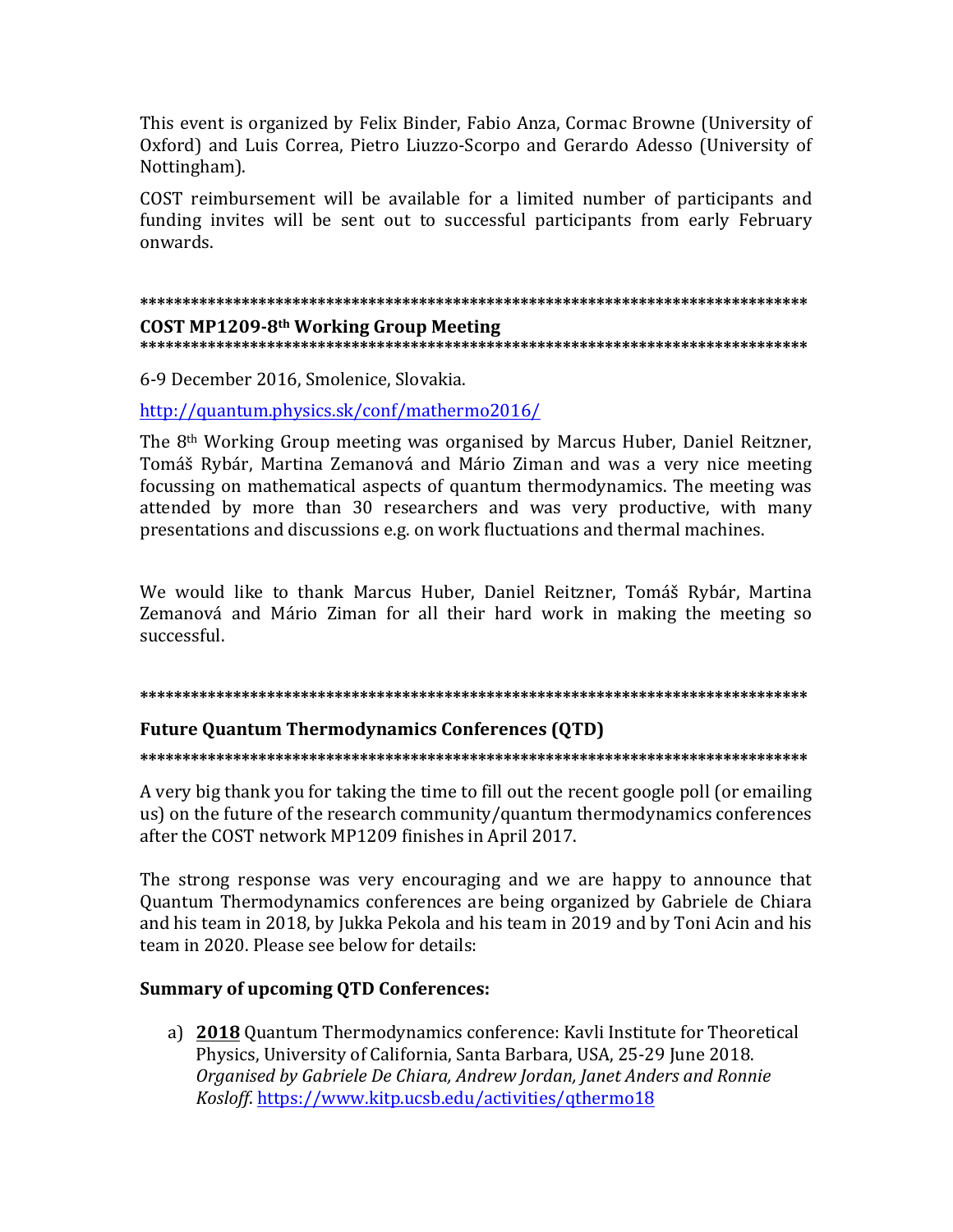- b) 2019 QTD(7): Finland. Organised by Jukka Pekola and his team.
- c) 2020 QTD(8): Barcelona, Spain. Organised by Toni Acin and his team.

# **STSM Update**

#### 

The final STSM Call of the COST MP1209 Action is **now OPEN** and applications must be received by 7<sup>th</sup> February. The budget for this final Call is very limited, so if you are considering applying please ensure your application is as strong as possible and please be sensitive to the limited budget when calculating your travel and sustenance budget.

Further details on how to apply can be found on the Actions website at http://blogs.exeter.ac.uk/qut/stsms-2/

#### 

#### **Network Members**

11 individual researchers have joined the network.

# 

#### **Administrative Information**

Please can you check your member details on the COST MP1209 website (http://blogs.exeter.ac.uk/qut/members/) and if you haven't already done so, please send any amendments to Sandra Howsley.

It would be great to have some more pictures included on the website. So if any member has any photos from previous conferences that they are happy for us to include or any items for inclusion in the next newsletter, please forward them to Sandra Howsley.

#### 

### **COST Acknowledged Publications**

#### 

The following COST acknowledged publications have been notified to us since the last newsletter. Please send details of any new COST acknowledged publications to